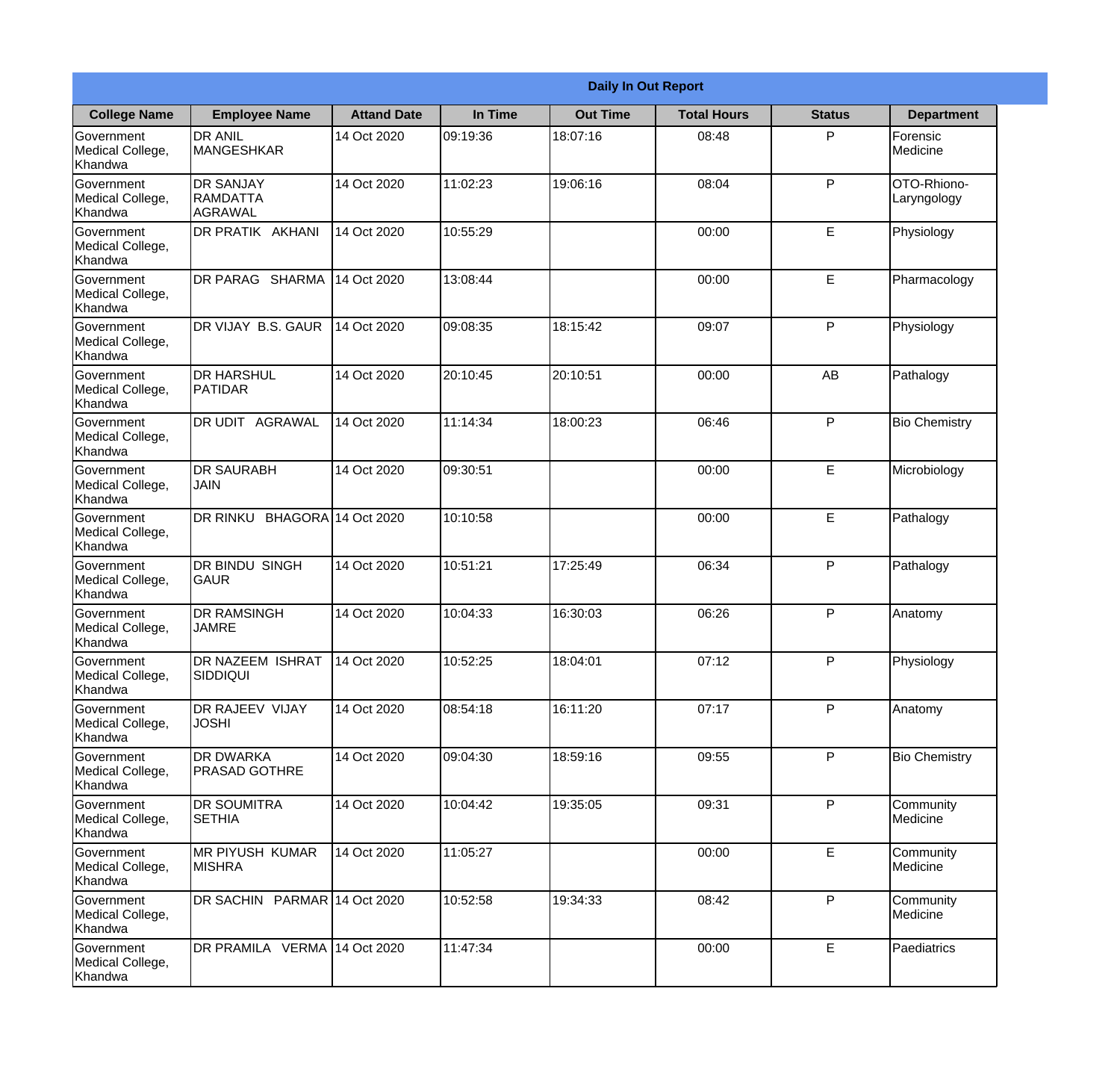| <b>Designation</b>                  | <b>Category</b> |
|-------------------------------------|-----------------|
| <b>Assistant Professor</b>          | Para Clinical   |
| Professor                           | Clinical        |
| <b>Assistant Professor</b>          | Non Clinical    |
| Professor                           | Para Clinical   |
| Associate Professor Non Clinical    |                 |
| Assistant Professor   Para Clinical |                 |
| Associate Professor Non Clinical    |                 |
| Associate Professor Para Clinical   |                 |
| Assistant Professor   Para Clinical |                 |
| Associate Professor Para Clinical   |                 |
| Demonstrator/Tutor                  | Non Clinical    |
| Professor                           | Non Clinical    |
| Assistant Professor Non Clinical    |                 |
| Demonstrator/Tutor   Non Clinical   |                 |
| <b>Assistant Professor</b>          | Para Clinical   |
| Statistician                        | Para Clinical   |
| <b>Assistant Professor</b>          | Para Clinical   |
| Professor                           | Clinical        |

**Daily In Out Report**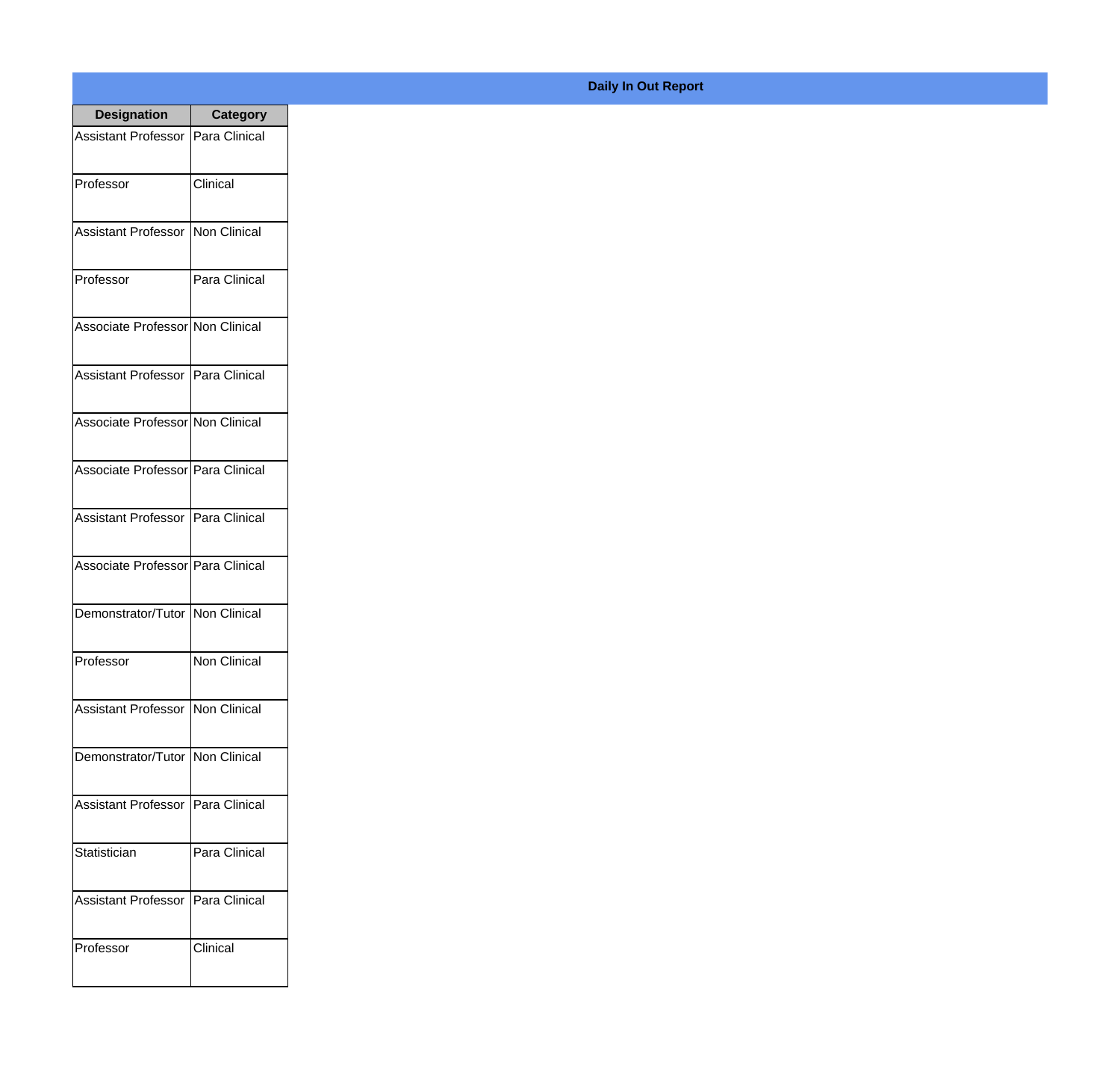|                                                  |                                                       |             |          |          | <b>Daily In Out Report</b> |   |                             |
|--------------------------------------------------|-------------------------------------------------------|-------------|----------|----------|----------------------------|---|-----------------------------|
| <b>Government</b><br>Medical College,<br>Khandwa | <b>DR MANOJ BALKE</b>                                 | 14 Oct 2020 | 09:16:41 |          | 00:00                      | E | Ophthalmology               |
| Government<br>Medical College,<br>Khandwa        | <b>DR SIDDHARTH</b><br><b>BANODE</b>                  | 14 Oct 2020 | 09:51:07 | 17:12:22 | 07:21                      | P | Pharmacology                |
| <b>Government</b><br>Medical College,<br>Khandwa | <b>DR PRIYA KAPOOR</b><br>KAPOOR                      | 14 Oct 2020 | 10:12:16 | 17:17:53 | 07:05                      | P | Pathalogy                   |
| <b>Government</b><br>Medical College,<br>Khandwa | <b>DR SAPNA</b><br><b>MAHESHRAM</b>                   | 14 Oct 2020 | 10:53:55 |          | 00:00                      | E | Community<br>Medicine       |
| Government<br>Medical College,<br>Khandwa        | <b>DR SEEMA</b><br><b>SUDHAKARRAO</b><br>SUTAY        | 14 Oct 2020 | 10:41:27 |          | 00:00                      | E | Forensic<br>Medicine        |
| Government<br>Medical College,<br>Khandwa        | <b>DR RAKESH SINGH</b><br><b>HAZARI</b>               | 14 Oct 2020 | 13:08:52 |          | 00:00                      | E | Pathalogy                   |
| Government<br>Medical College,<br>Khandwa        | <b>DR ANANT</b><br><b>TUKARAM PAWAR</b>               | 14 Oct 2020 | 11:02:15 | 19:34:41 | 08:32                      | P | Community<br>Medicine       |
| Government<br>Medical College,<br>Khandwa        | <b>DR SHAIKH M.KHALIQ</b>                             | 14 Oct 2020 | 11:13:30 |          | 00:00                      | E | <b>Bio Chemistry</b>        |
| Government<br>Medical College,<br>Khandwa        | <b>DR RAJU</b>                                        | 14 Oct 2020 | 08:26:01 | 18:47:17 | 10:21                      | P | Forensic<br>Medicine        |
| Government<br>Medical College,<br>Khandwa        | DR AJAY GANGJI                                        | 14 Oct 2020 | 11:35:30 |          | 00:00                      | E | <b>General Surgery</b>      |
| <b>Government</b><br>Medical College,<br>Khandwa | <b>DR ARUN KUMAR</b><br>PARGI                         | 14 Oct 2020 | 18:00:12 |          | 00:00                      | E | <b>General Surgery</b>      |
| Government<br>Medical College,<br>Khandwa        | <b>DR ASHOK</b><br><b>BHAUSAHEB NAJAN</b>             | 14 Oct 2020 | 10:19:56 |          | 00:00                      | E | <b>Forensic</b><br>Medicine |
| Government<br>Medical College,<br>Khandwa        | <b>DR NITESHKUMAR</b><br>KISHORILAL<br><b>RATHORE</b> | 14 Oct 2020 | 11:28:11 | 17:34:08 | 06:06                      | P | Pharmacology                |
| <b>Government</b><br>Medical College,<br>Khandwa | <b>DR PRIYESH</b><br><b>MARSKOLE</b>                  | 14 Oct 2020 | 12:06:15 |          | 00:00                      | E | Community<br>Medicine       |
| Government<br>Medical College,<br>Khandwa        | <b>DR SANGEETA</b><br><b>CHINCHOLE</b>                | 14 Oct 2020 | 10:43:17 |          | 00:00                      | E | Physiology                  |
| Government<br>Medical College,<br>Khandwa        | DR NEERAJ KUMAR                                       | 14 Oct 2020 | 09:50:21 | 18:20:51 | 08:30                      | P | Dentisry                    |
| Government<br>Medical College,<br>Khandwa        | DR SUNIL BAJOLIYA                                     | 14 Oct 2020 | 09:46:43 | 19:34:52 | 09:48                      | P | OTO-Rhiono-<br>Laryngology  |
| Government<br>Medical College,<br>Khandwa        | DR NISHA MANDLOI<br><b>PANWAR</b>                     | 14 Oct 2020 | 09:48:09 | 15:50:46 | 06:02                      | P | Obstetrics &<br>Gynaecology |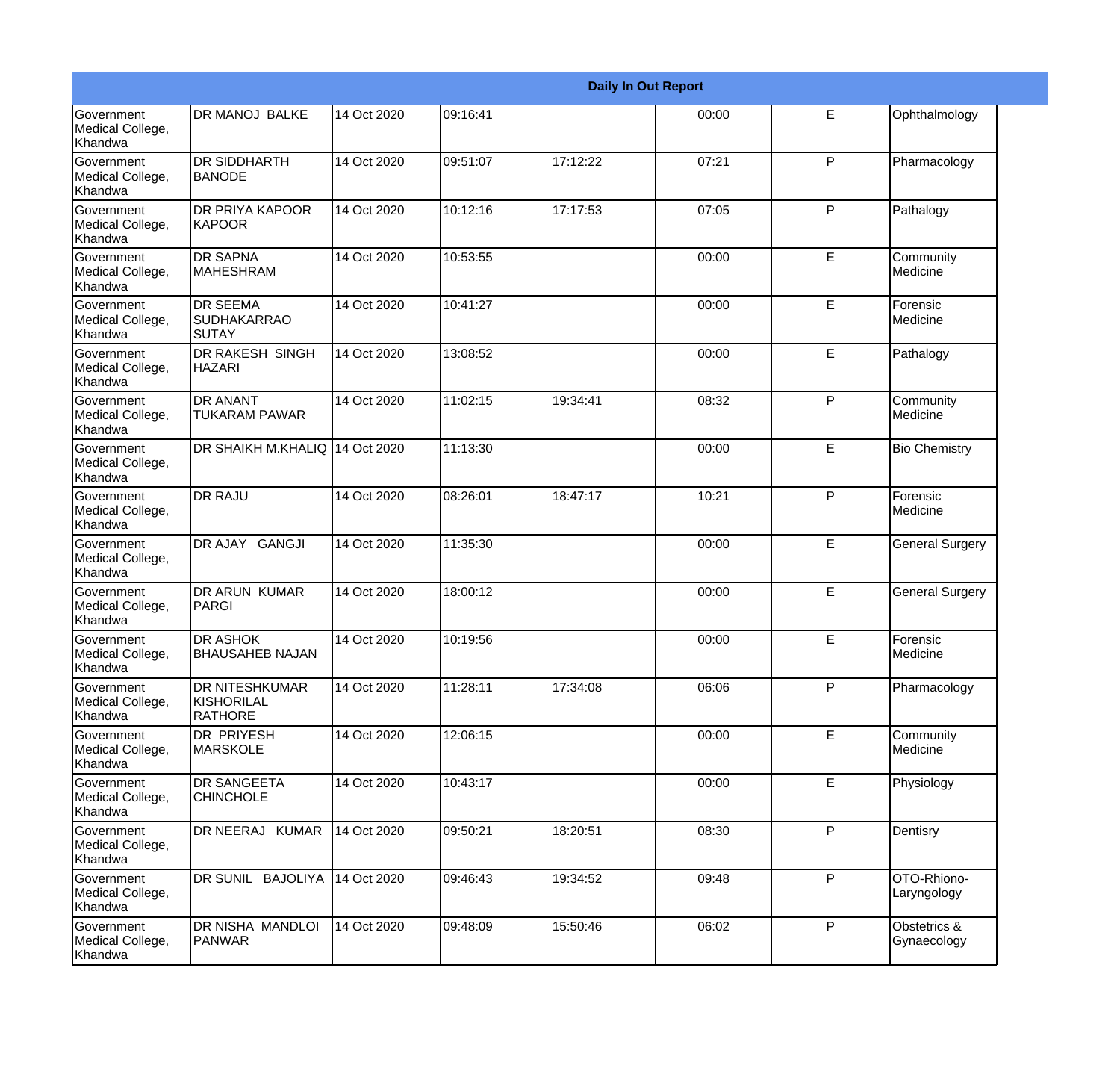| Assistant Professor   Clinical      |                     |
|-------------------------------------|---------------------|
| Associate Professor   Para Clinical |                     |
| Demonstrator/Tutor   Para Clinical  |                     |
| Associate Professor Para Clinical   |                     |
| Professor                           | Para Clinical       |
| Professor                           | Para Clinical       |
| Professor                           | Para Clinical       |
| Professor                           | <b>Non Clinical</b> |
| Demonstrator/Tutor                  | Para Clinical       |
| Professor                           | Clinical            |
| Assistant Professor                 | Clinical            |
| Associate Professor Para Clinical   |                     |
| Demonstrator/Tutor   Para Clinical  |                     |
| Associate Professor Para Clinical   |                     |
| Demonstrator/Tutor   Non Clinical   |                     |
| <b>Assistant Professor</b>          | Clinical            |
| <b>Assistant Professor</b>          | Clinical            |
| Associate Professor Clinical        |                     |

**Daily In Out Report**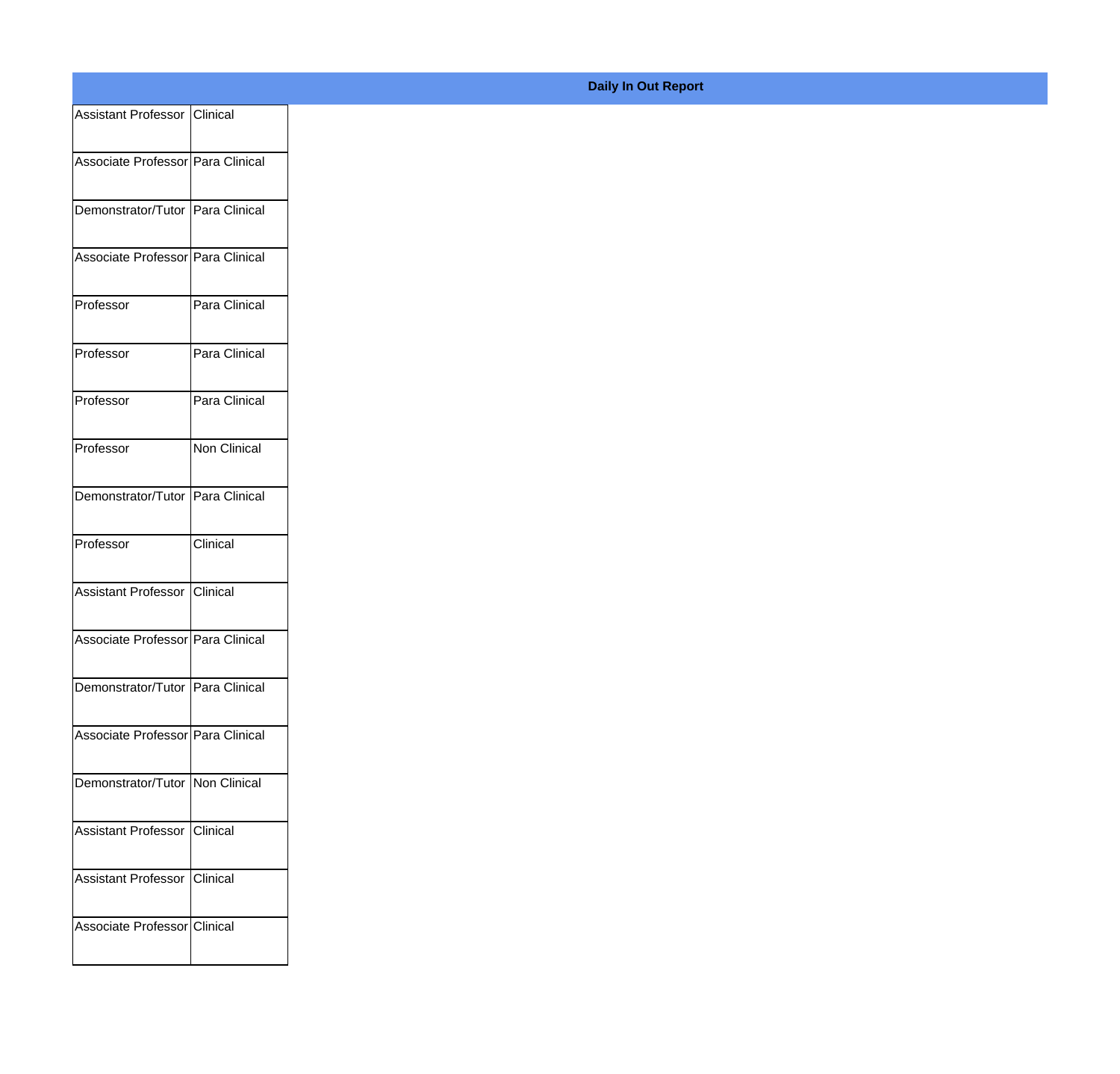|                                                   |                                            |             |          | <b>Daily In Out Report</b> |       |    |                         |
|---------------------------------------------------|--------------------------------------------|-------------|----------|----------------------------|-------|----|-------------------------|
| Government<br>Medical College,<br>lKhandwa        | DR NANDINI DIXIT                           | 14 Oct 2020 | 10:05:12 |                            | 00:00 | E  | Paediatrics             |
| Government<br>Medical College,<br>Khandwa         | <b>DR SATISH</b><br><b>CHANDEL</b>         | 14 Oct 2020 | 09:47:16 |                            | 00:00 | E  | Pharmacology            |
| Government<br>Medical College,<br>Khandwa         | <b>DR MUKTESHWARI</b><br>IGUPTA            | 14 Oct 2020 | 10:45:15 | 17:56:53                   | 07:11 | P  | Pharmacology            |
| <b>Government</b><br>Medical College,<br>lKhandwa | DR PURTI AGARWAL<br>SAINI                  | 14 Oct 2020 | 10:36:49 |                            | 00:00 | E. | Pathalogy               |
| Government<br>Medical College,<br>Khandwa         | DR YASHPAL RAY                             | 14 Oct 2020 | 10:41:14 | 16:23:42                   | 05:42 | P  | Anatomy                 |
| Government<br>Medical College,<br>Khandwa         | <b>DR DEEPIKA</b><br><b>PANWAR</b>         | 14 Oct 2020 | 15:53:30 |                            | 00:00 | E  | <b>Bio Chemistry</b>    |
| Government<br>Medical College,<br>Khandwa         | DR VISHAL<br><b>KUMAR</b><br><b>THAKRE</b> | 14 Oct 2020 | 11:29:56 | 18:56:17                   | 07:27 | P  | Physiology              |
| Government<br>Medical College,<br>Khandwa         | <b>MOHIT GARG</b>                          | 14 Oct 2020 | 13:17:42 |                            | 00:00 | E  | <b>General Medicine</b> |